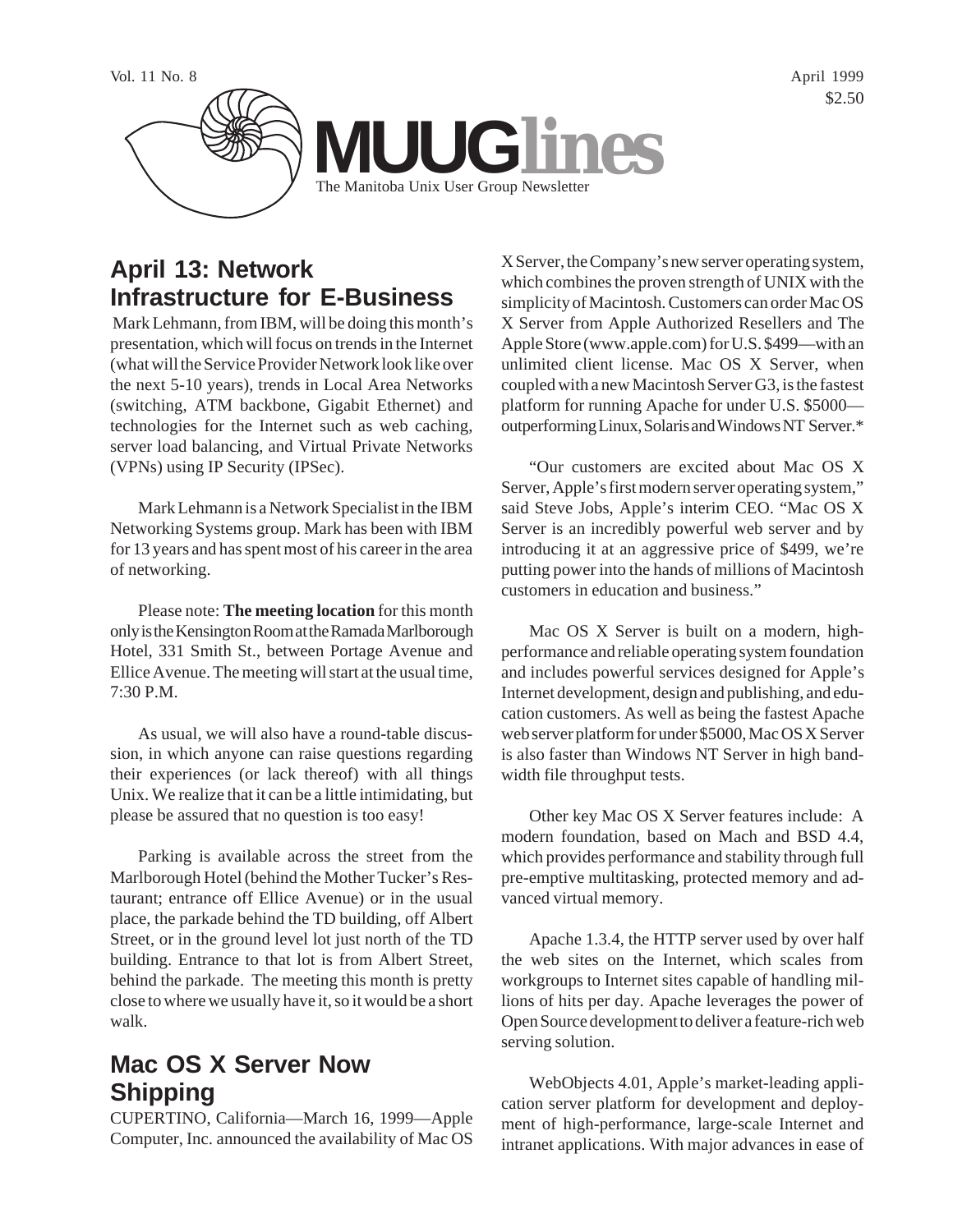application development, performance and Java functionality, WebObjects 4 is a milestone release, and now supports Macintosh Server G3 systems in addition to UNIX and Windows NT platforms.

 NetBoot, a new feature which allows a network of Macs to be booted and configured from a single server, making network administration as easy as running a single Mac. With NetBoot, all Macs on a network share the same base system and applications stored on the server. NetBoot enables full control of user access, allowing users to securely access their own applications, documents and personal desktop preferences from any Macintosh on the network. Scalable Apple file services, capable of supporting over 1,000 users and thousands of open files. Users can access files from any AppleShare client over TCP/IP or AppleTalk network protocols. Additionally, all file server operations may be managed remotely using web-based remote administration tools.

Additionally, Apple today announced Darwin - the Open Source release of the Mac OS X Server operating system foundation. The software will be available free for developers at (www.apple.com/darwin) in the next few weeks. With the launch of Darwin, Apple becomes the first mainstream operating system provider to release its source code to the public and base its system software strategy on Open Source technologies (see separate press release).

System Requirements, Pricing & Availability: Mac OS X Server supports all Power Macintosh G3 or Macintosh Server G3 systems, and is optimised for Apple's new line of Power Macintosh G3s. Mac OS X Server requires 64MB of RAM, 1GB hard drive and a CD-ROM drive.

Mac OS X Server is available today in the United States and Canada, with worldwide availability expected in the next few months. The software can be purchased on-line from The Apple Store (www.apple.com) and Apple Authorized Resellers for the estimated retail price of U.S. \$499.

Mac OS X Server is also available pre-configured on a Macintosh Server G3 for U.S. \$4999. The Macintosh Server G3 with Mac OS X Server software includes: PowerPC G3 at 400MHz and 1MB level 2 backside cache; 2 x 9GB Ultra 2 SCSI 10,000rpm hard

drives; 24x-speed CD-ROM drive (maximum); and a 4-port 10/100BASE-T Ethernet controller.

\*Based on WebBench benchmark testing performed by ZD Labs on a Dell PowerEdge 2300 Pentium II 450 MHz running Red Hat Linux, and a Sun Microsystems Enterprise Ultra 10S Server 333 MHz running Solaris; and NetBench benchmark testing performed by Apple on a Dell PowerEdge 2300 Pentium II 450 MHz running Windows NT Server, and a 400 MHz Macintosh Server G3 running Mac OS X Server.

#### **THE Apache Book**

The freeware Apache Web server currently runs on about half of the worlds existing Web sites, and its popularity is rising faster than any other web server.

For this growing army of Apache Web administrators, O'Reilly has updated the 1997 Apache classic, Apache: The Definitive Guide. Written and reviewed by key members of the Apache group, Apache: The Definitive Guide, 2nd Edition is the only complete guide on the market that describes how to obtain, set up, and secure the Apache software on both UNIX and Windows systems. The second edition fully describes Windows support and all the other Apache 1.3 features.

Web administrators new to Apache can get up to speed more quickly than ever before by working through the tutorial demo. Experienced administrators and CGI programmers, and Web administrators moving from UNIX to Windows, will find the reference sections indispensable. Apache: The Definitive Guide is the definitive documentation for the world's most popular Web server. Includes an Apache quick reference card and a CD-ROM with Apache manuals and demo sites discussed in the book.

#### **O'Reilly's second edition policy**

If you already own the first edition of Apache: The Definitive Guide, you may receive a 25% discount on the second edition if you purchase direct from the publisher. (They'll ask you to mail in the title page of the old edition with your order.) For more information, call 800/998-9938 or e-mail order@oreilly.com.

## **Xi Graphics**

Xi Graphics' Accelerated-X Display Server Version 5 now offers support for the latest desktop and laptop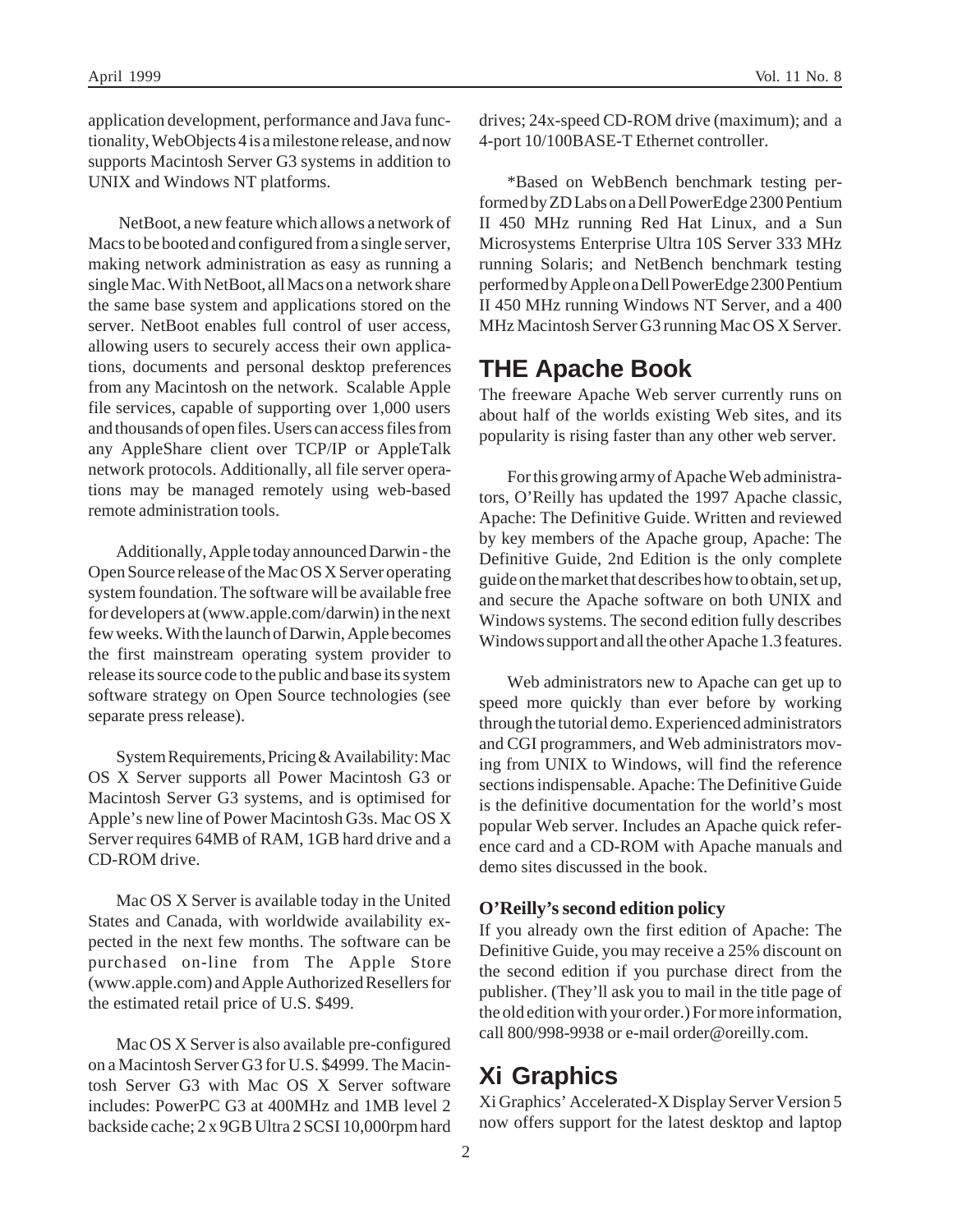graphics hardware for Solaris 7 (Intel Platform), often referred to as Solaris x86.

The product allows corporate and individual users to use Solaris x86 with the latest laptops and graphics cards. The Denver-based company is also working with laptop manufacturers and others to insure support for other peripheral I/O chips at the operating system driver level under Solaris x86.

"We're primarily responding to the many requests for graphics card and laptop support from loyal Solaris users," says Lee Roder, sales and service director for Xi Graphics. Roder says that Xi Graphics' primary focus is on graphics support, but says the company is also working with laptop manufacturers and others to insure Solaris x86 operation with the peripheral I/O chips such as PCMCIA, Ethernet, modem and others on the laptop motherboards.

Xi Graphics also has announced a price reduction for Accelerated-X for Solaris. The price for the laptop version has been lowered from \$249.95 to \$199.95 and the desktop version from \$149.95 to \$99.95 and includes unlimited customer technical support via e-mail and phone.

Xi Graphics' line of Accelerated-X of Accelerated-X Display Servers is noted for its robust performance and stability. These characteristics and the many features that have been designed into the servers make them the ideal foundation for a graphical user interface on Linux and UNIX and therefore ideal for use with Solaris x86.

"Other (non-commercial) servers used with Linux do not measure up to the standards of stability and capability that are required in the 'corporate world,'" Roder continued. "When the Linux or UNIX system crashes because of a flaky X server, the whole operating system is down and Linux or UNIX usually gets the blame. We fix that." Features of the version 5 include hardware overlays, support for graphic tablets, mice with wheels and external monitor support for the laptops.

Accelerated-X Display Server Version 5 comes in three configurations, desktop (\$99.95), laptop (\$199.95), and multi-head (\$299.00) for Linux, FreeBSD or Solaris. All prices are US (slightly higher interna-

tional rates apply), shipping and handling are additional. Quantity discounts are available. Unlimited free customer support via phone and e-mail for all three configurations is included with the purchase.

Designed for high performance on desktop PCs, Accelerated-X is a highly-optimised, hardware-accelerated X server based on and compliant with the X11R6.4 release from The Open Group. Customers who own the current version of Accelerated-X can get free support from Xi Graphics for the latest laptop graphics chipsets made by firms such as ATI, Chips & Technologies, NeoMagic, S3, Trident and others. In fact, Xi Graphics has consistently offered X server support for the latest PC laptop hardware far in advance of other companies or institutions. For more information, contact Xi Graphics at 800-946-7433 or visit their Web site at www.xig.com.

### **Setting Up Samba**

A new version of the Samba Step by Step Guide is available. The guide is available at http://www.sfu.ca/ ~yzhang/linux/samba/index.html in several formats (PDF, html, etc.). This is a good guide if you've never set up Samba before but are just itching to since you keep hearing about it.

## **Key URLs**

The "linux.com" domain was recently put up for sale, and was bought by VA Research, a well-known hardware supplier in the Linux arena. Set a bookmark to www.linux.com and keep an eye on it for Linux community portal info. Red Hat has also set up it's home page as a 'portal' site at www.redhat.com. Curiously enough (that is, for people used to the usual commercial approach) they have links to competing Linux distributors such as SuSE, Debian and PacificHiTech.

### **New Linux Magazine**

The much anticipated premier issue of Linux Magazine was announced at LinuxWorld Expo in San Jose, California. According to Adam Goodman, the magazine's editor and publisher, Linux Magazine is a new publication focused on serving the growing number of Linux users worldwide. A Web site featuring news and links to other Linux sites will be launched concurrently with the magazine's print version. The aim for the Web site, http://www.linux-mag.com, is to become a Linux